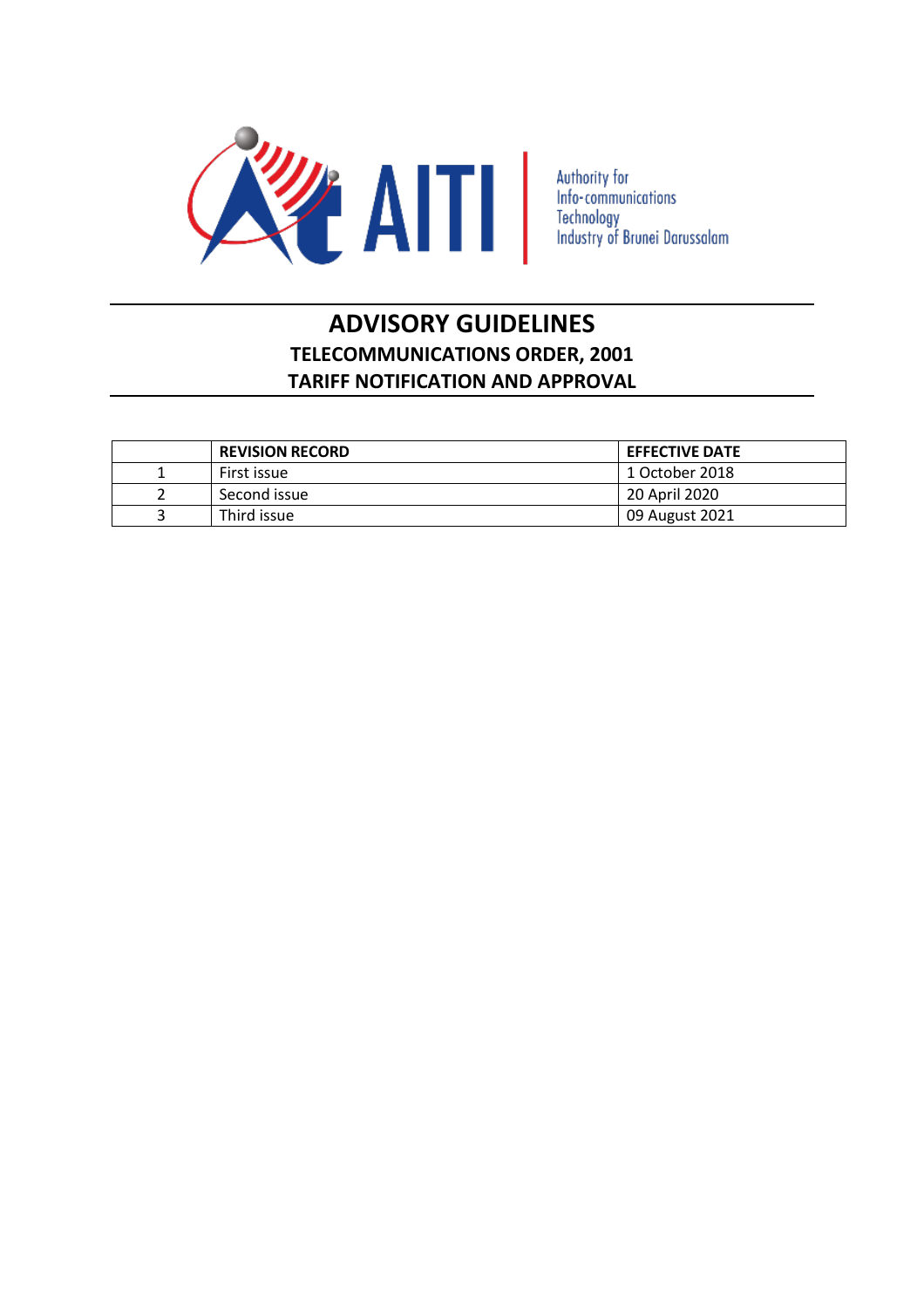

# **CONTENTS**

| ANNEX 1: INFORMATION TO BE INCLUDED IN TARIFF FILING BY ALL MARKET PLAYERS |  |  |  |
|----------------------------------------------------------------------------|--|--|--|
|                                                                            |  |  |  |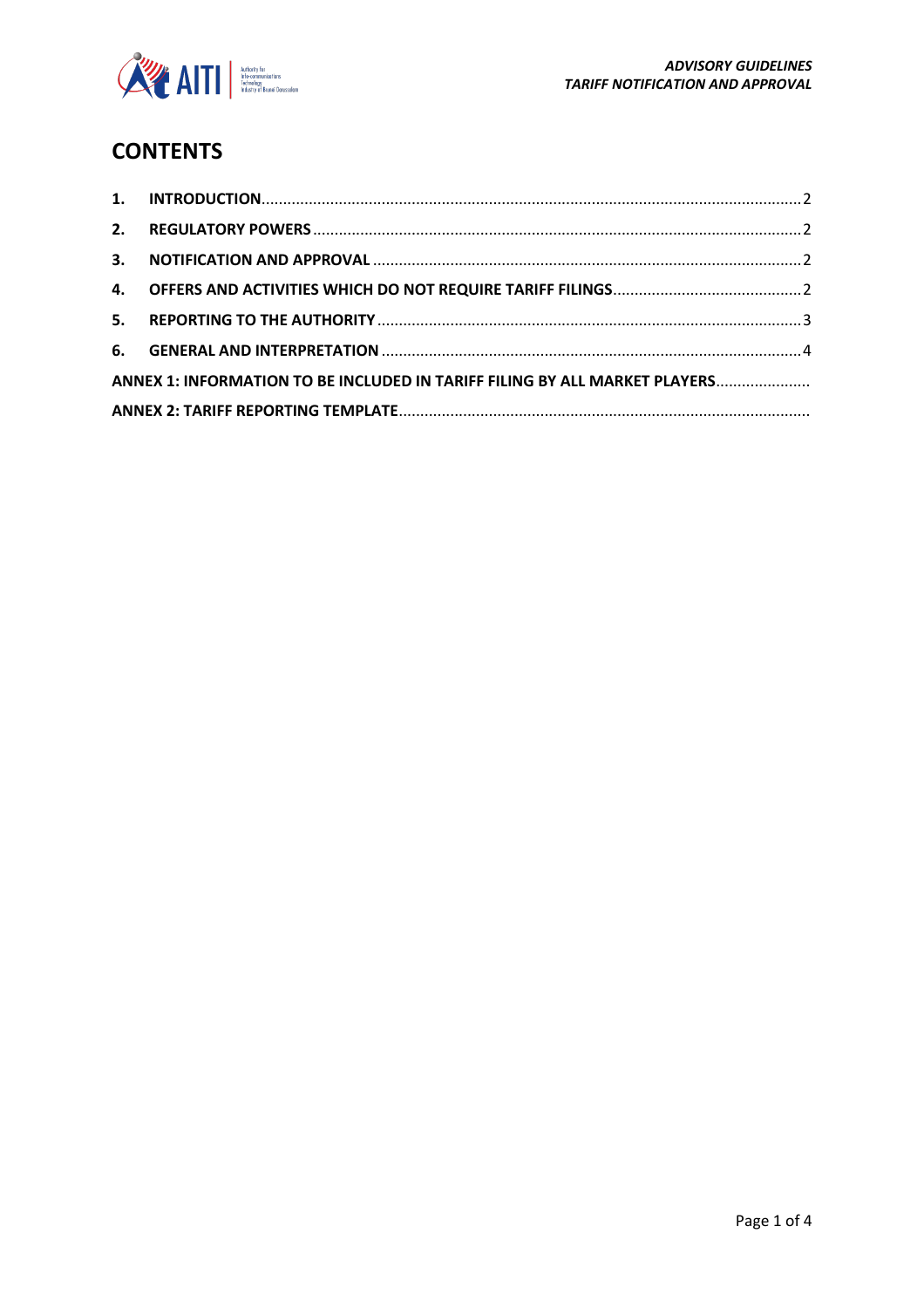

## <span id="page-2-0"></span>**1. INTRODUCTION**

- 1.1. These Advisory Guidelines describe the administrative processes and requirements associated with Section 5 of the Code of Practice to Regulate Tariffs in the Telecommunications Sector (herein after referred as the "Tariff Code").
- 1.2. These Advisory Guidelines apply to all Market Players and shall take **effect from 09 August 2021**
- 1.3. The Authority reserves the right to change, revise and/or revoke these Guidelines from time to time as it sees fit and without prior notice.

## <span id="page-2-1"></span>**2. REGULATORY POWERS**

- 2.1. These Advisory Guidelines are issued under *Section 28 of the Telecommunications Order*, *2001*.
- 2.2. In the event of a failure to comply with the requirements of these Advisory Guidelines, the Authority may exercise its powers under *Section 8 of the Telecommunications Order, 2001*.

## <span id="page-2-2"></span>**3. NOTIFICATION AND APPROVAL**

- 3.1. *Section 5.1.1. of the Tariff Code* states that Market Players will file tariffs with the Authority when the Market Player is proposing new tariffs for Infrastructure or Services. For the avoidance of doubt, this includes the introduction of new permanent tariffs, a temporary change to a permanent tariff or a temporary promotional tariff.
- 3.2. *Sections 5.2 and 5.3 of the Tariff Code* set out the requirements associated with Tariff Review and Tariff Approval. For the avoidance of doubt, all tariffs (irrespective of relevant market) charged by Market Players who have been designated as having Significant Market Power must be approved by the Authority before launch.
- 3.3. All tariff filings must be in the form contained in **Annex 1** to these Advisory Guidelines to ensure compliance with the requirements of *Section 5 of the Tariff Code*.
- 3.4. The Authority will reject notifications or applications for approval which are not submitted in accordance with these Advisory Guidelines and/or not in the required format and/or those with insufficient or incomplete information.

## <span id="page-2-3"></span>**4. OFFERS AND ACTIVITIES WHICH DO NOT REQUIRE TARIFF FILINGS**

- 4.1. The requirement for tariff filings apply to tariffs associated with the provision of telecommunications infrastructure or service and do not apply to charges associated with ancillary products provided together with the telecommunications infrastructure or service e.g. device provided together with an approved mobile service plan. As such, the following may be offered without submitting a tariff filing to the Authority:
	- 4.1.1. packages or plans with handsets or other devices which are linked to permanent or promotional tariffs which have already been approved by the Authority; and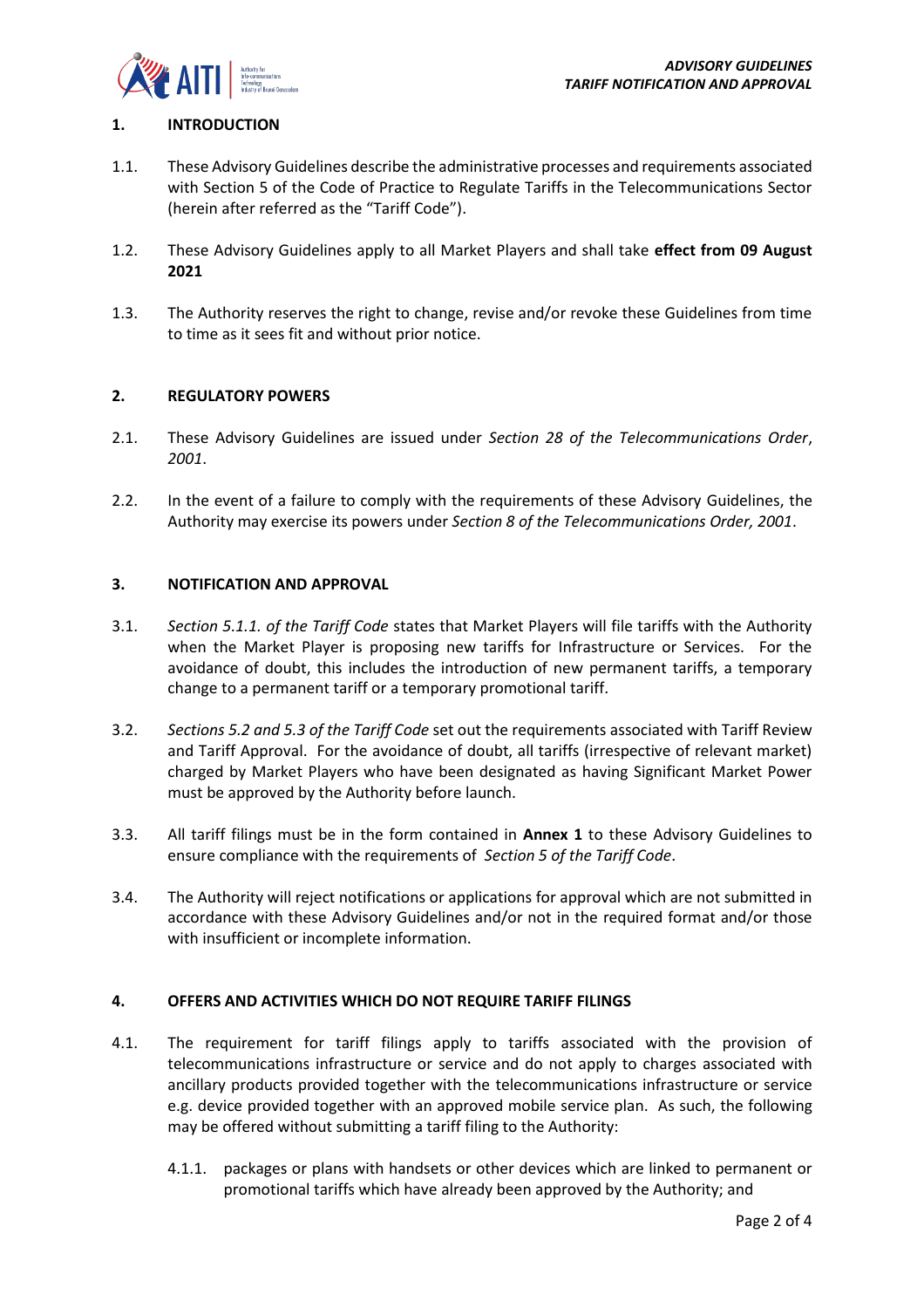

- 4.1.2. monetary and non-monetary rewards i.e. discount coupons, freebies, prizes and lucky draws as part of its marketing initiatives.
- 4.2. The offers may be provided on permanent basis or as promotional in conjunction with any festival, carnival or event.

# 4.3. Examples

|        | <b>EXAMPLE</b>                                                                                                                             | <b>CHANGE IN TARIFFS?</b>                                                                                                                                                                                                                                         | <b>NEW TARIFF</b><br><b>FILING</b><br><b>REQUIRED</b><br>(YES/NO) |
|--------|--------------------------------------------------------------------------------------------------------------------------------------------|-------------------------------------------------------------------------------------------------------------------------------------------------------------------------------------------------------------------------------------------------------------------|-------------------------------------------------------------------|
| 4.3.1. | Mobile device<br>bundle with existing<br>mobile plans.                                                                                     | No change in existing prices,<br>(a)<br>terms and conditions for the<br>mobile plan which has been filed<br>and approved by the Authority.<br>(b) Additional charges may be<br>applied as an upfront payment<br>for the mobile device without a<br>tariff filing. | <b>No</b>                                                         |
| 4.3.2. | Mobile device<br>bundle with existing<br>mobile plans will get<br>a \$X monthly rebate<br>for 3 months OR one<br>(1) month free<br>rental. | A modification or change to the<br>prices, terms and conditions that has<br>must be filed and approved by the<br>Authority.                                                                                                                                       | Yes                                                               |
| 4.3.3. | New subscribers to<br>fixed broadband<br>plans (contract or<br>non-contract) will be                                                       | If there is no change in existing<br>prices, terms and conditions which<br>has been filed and approved by the<br>Authority.                                                                                                                                       | <b>No</b>                                                         |
|        | entitled to a lucky<br>draw.                                                                                                               | If there is a modification or change to<br>the prices, terms and conditions that<br>has not been filed and approved by<br>the Authority.                                                                                                                          | Yes                                                               |

#### <span id="page-3-0"></span>**5. REPORTING TO THE AUTHORITY**

- 5.1. Market Players must provide reports bi-annually to the Authority listing the following activites during the specified period:
	- 5.1.1. Permanent Tariffs.
	- 5.1.2. Promotional and Temporary Tariffs.
	- 5.1.3. Offers and activities undertaken which do not require tariff filings.

See Annex 2 for Tariff Reporting Template.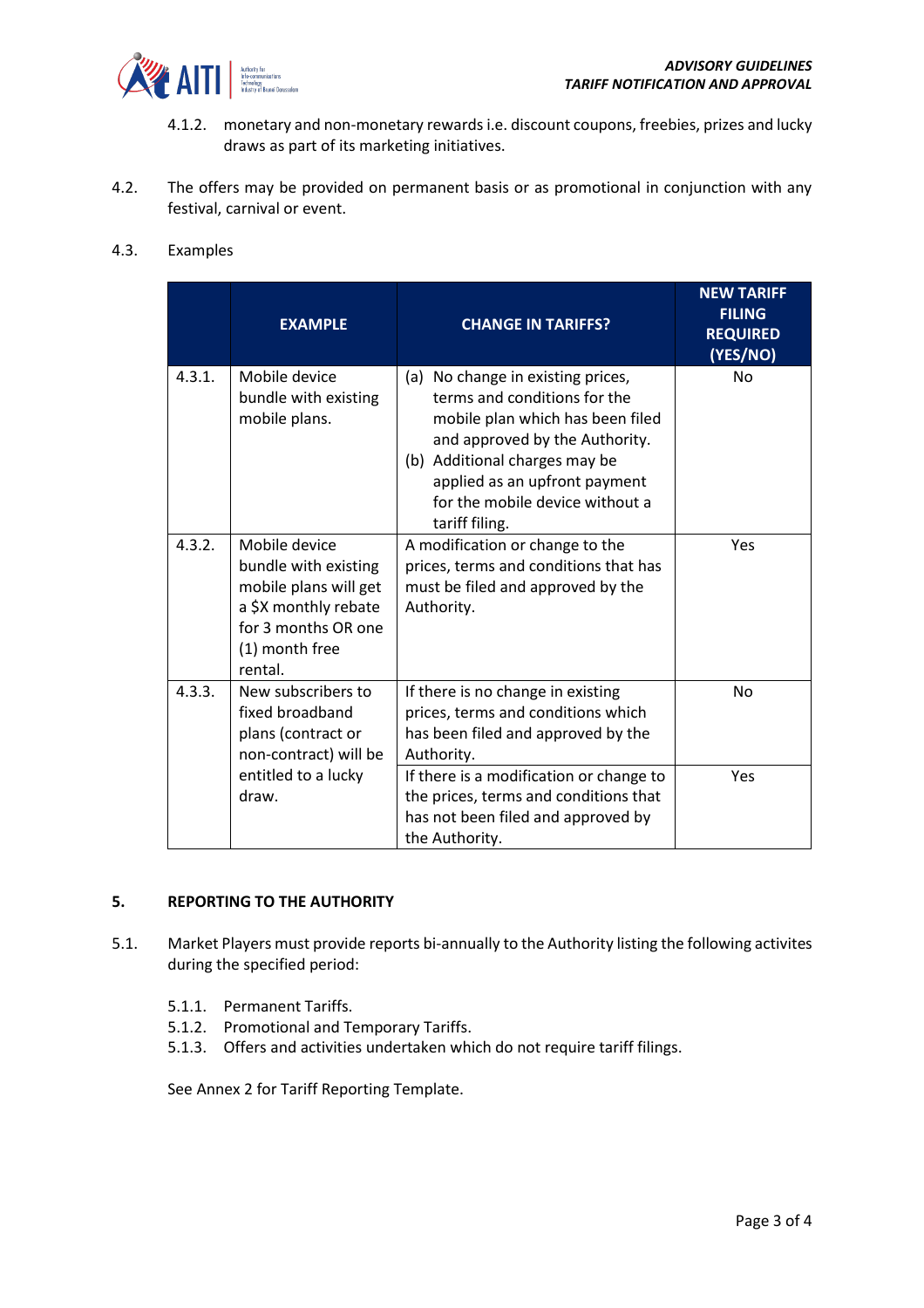

5.2. The reporting periods and submission dates for the bi-annually reports are:

| <b>Reporting Period</b> | <b>Submission Date</b>  |  |  |
|-------------------------|-------------------------|--|--|
| 1 January to 30 June    | Before or by 31 July    |  |  |
| 1 July to 31 December   | Before or by 31 January |  |  |

#### <span id="page-4-0"></span>**6. GENERAL AND INTERPRETATION**

- 6.1. Market Players must ensure confidentiality of communications between the Authority and the Market Player with regard to tariffs. At no time will a Market Player disclose information about information requests or decisions made by the Authority.
- 6.2. The Authority reserves the right to approve a part of a notification or application for approval and require amendments to the remainder.
- 6.3. Market Players are bound by the contents of their submission and must make every effort to ensure the accuracy of the information submitted. Decisions made by the Authority which are based on inaccurate information will be invalidated.
- 6.4. Tariff filings, information or reports provided to the Authority by the Market Players must be provided in both hardcopy and softcopy (in PDF and editable Microsoft Office format) and in the English language.
- 6.5. Market Players must provide the Authority with any documents or information that they possess or are reasonably able to procure, at the Authority's request or direction for the purpose of processing their Tariff Filings.

[THE REMAINDER OF THIS PAGE IS INTENTIONALLY LEFT BLANK]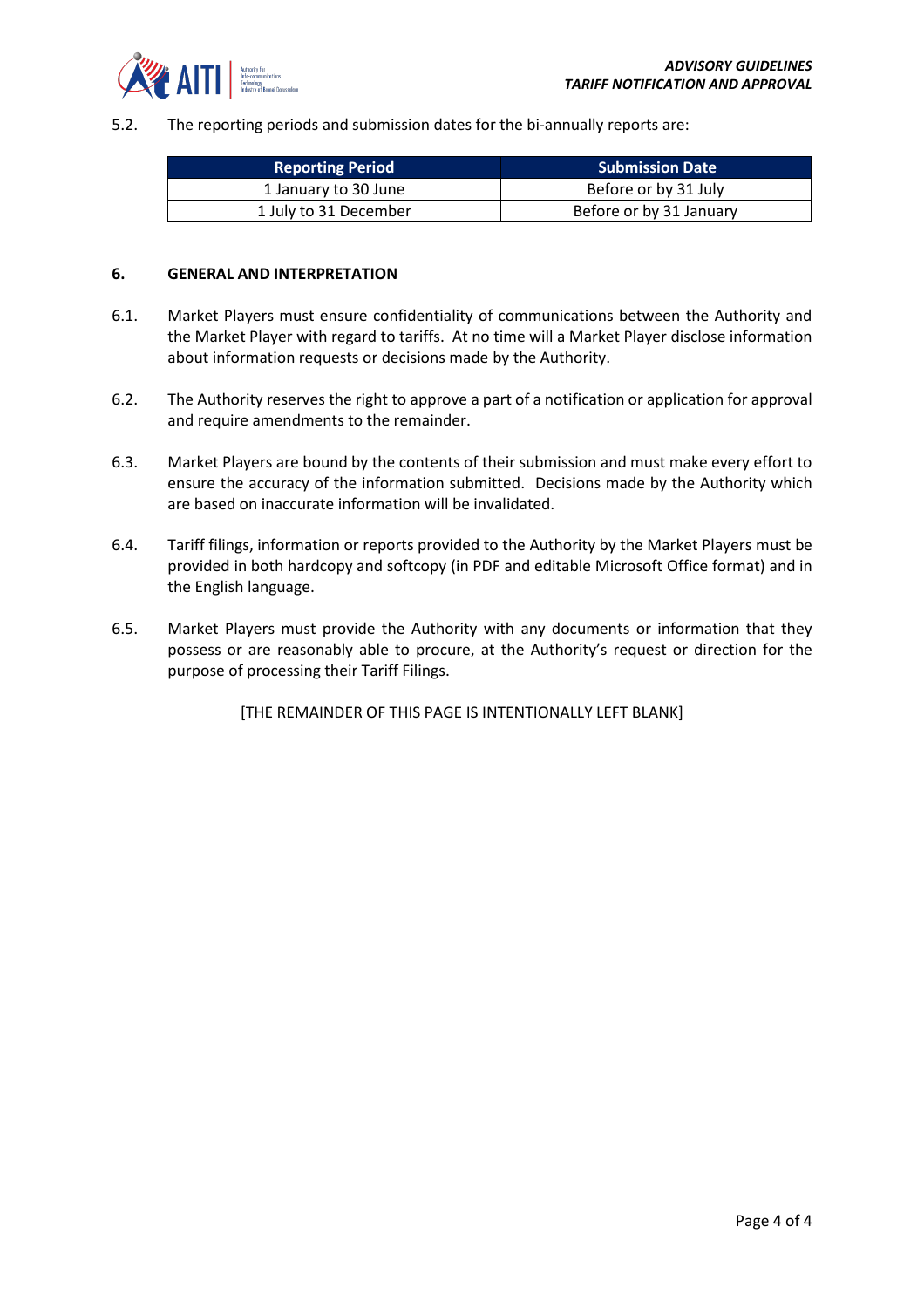

#### <span id="page-5-0"></span>**ANNEX 1: INFORMATION TO BE INCLUDED IN TARIFF FILING BY ALL MARKET PLAYERS**

#### **1. GENERAL INFORMATION**

- 1.1. Contact information (contact person, address, telephone, fax, email).
- 1.2. Name of Infrastructure and/or Service.
- 1.3. Date of submission.
- 1.4. Type of tariffs (i.e. Permanent or Promotional tariffs).
- 1.5. Objectives to the introduction or modification of tariffs.
- 1.6. Target launch date.

## **2. DESCRIPTION OF INFRASTRUCTURE AND/OR SERVICE AFFECTED**

- 2.1. For **new** tariffs: Market Players must provide a clear, comprehensive and easily understandable description for the relevant Infrastructure or Service. If technical terms are used, these must be explained in a manner that allows non-specialists to understand. Market Players must also provide the product and/or branding name.
- 2.2. For **existing** tariffs: Market Players must provide the product and/or branding name of the Infrastructure or Service offered.
- 2.3. Market Players may also attach and reference other descriptive documentation.

#### **3. COMPREHENSIVE INFORMATION OF THE AFFECTED INFRASTRUCTURE AND/OR SERVICE**

- 3.1. Market Players to provide clear and comprehensive information of the proposed tariffs according and not limited to the following:
	- 3.1.1. Product and/or service price, packaging and/or offer.
	- 3.1.2. Eligibililty requirement.
		- *Examples: age, new and/or existing customers.*
	- 3.1.3. Any other special considerations required as part of the product and/or service price and/or packaging.

*Examples: minimum spending and/or contract term, any other tariffs not generally subject to tariff regulation when offered as part of the product and/or service price, package and/or offer.*

- 3.1.4. Terms and Conditions (including and where applicable any changes made to the existing Terms and Conditions).
- 3.1.5. Suspension and termination provisions (including notice period and fees for early termination).
- 3.1.6. Target launch date.
- 3.1.7. Target end date.
- 3.2. Market Players may provide a copy of any information relevant to the Infrastructure and/or Service description and other information intended to be published and provided to customers.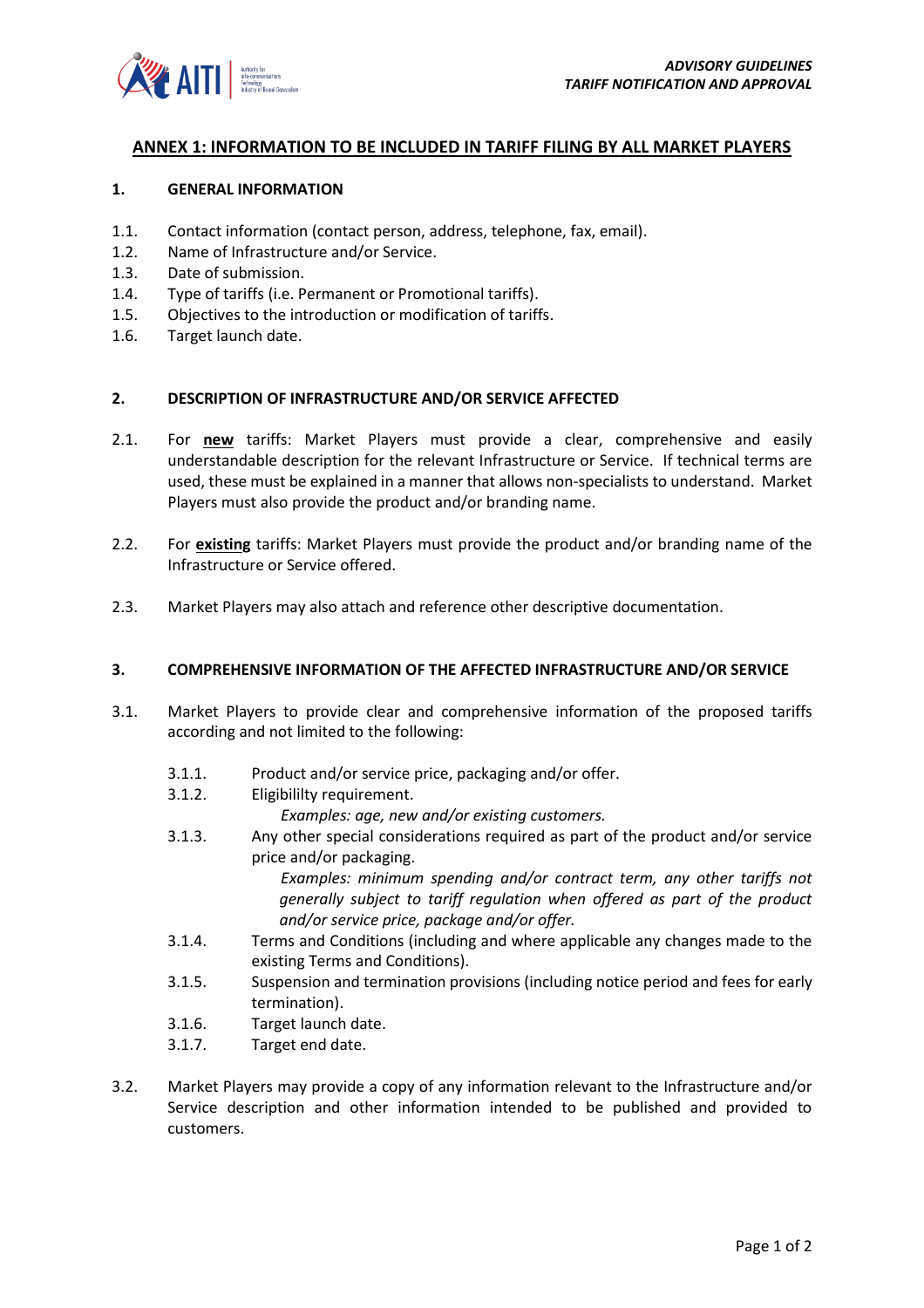

## 4. **COST BREAKDOWN INFORMATION**

- 4.1. All Market Players must provide a detailed description of the cost components and associated value of each, for the relevant Infrastructure and/or Service offered.
- 4.2. Market Players with Significant Market Power must provide a detailed description of the cost methodology used in determining the tariffs (as set in the Tariff Code).

## **5. PUBLICATION**

5.1. Market Players must provide complete information about how the tariff, prices, terms and conditions will be published to consumers and the means of such publication e.g newspaper, web pages, social media platforms, radio.

## **6. ANY OTHER INFORMATION**

6.1. Market Players should provide other information required to provide context for the Authority's processing.

## **7. DECLARATION**

7.1. Market Players shall make a declaration as to the truth, accuracy and completeness of the information submitted.

[END OF ANNEX 1]